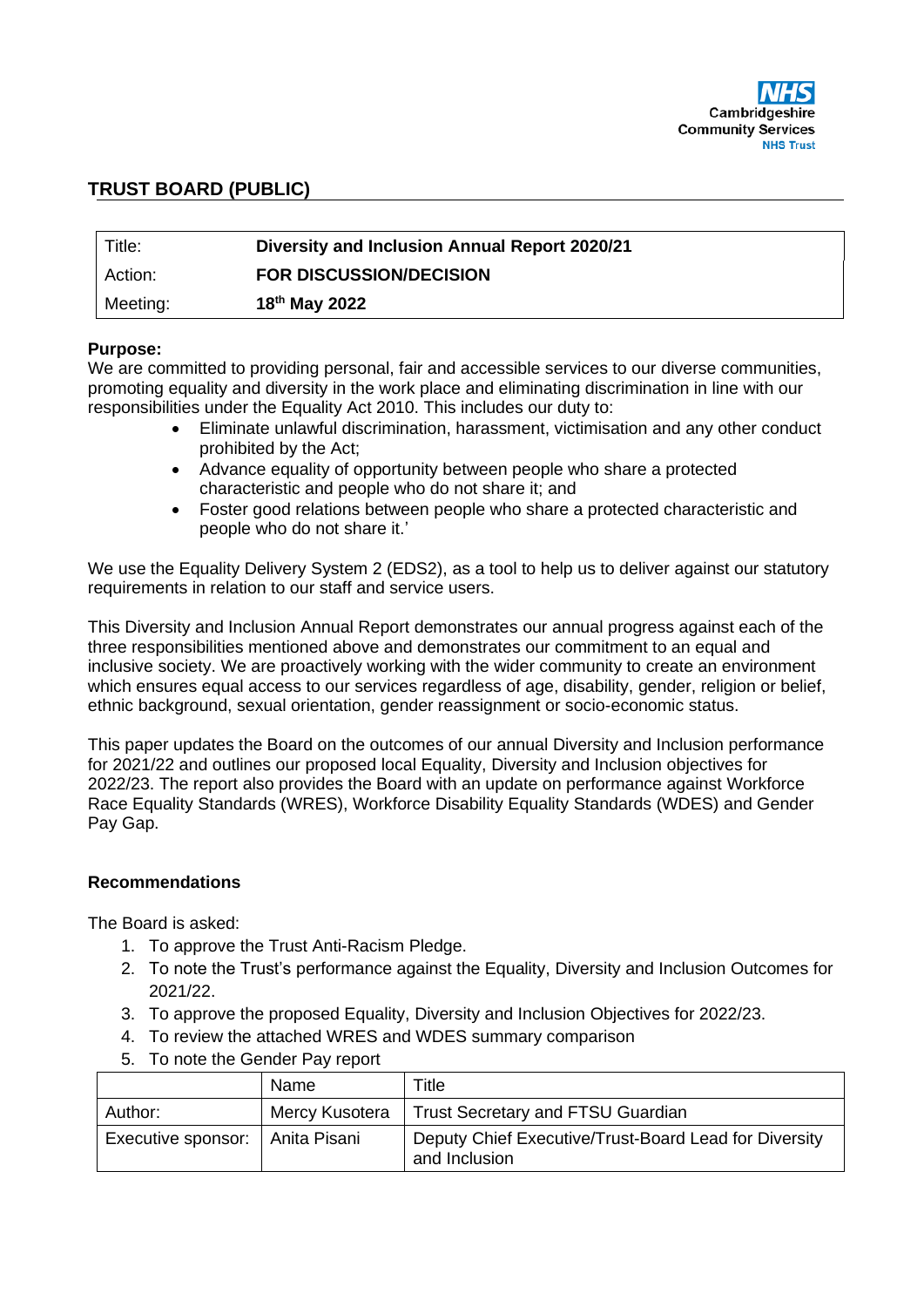# **Trust Objectives**

| <b>Objective</b>              | How the report supports achievement of the Trust<br>objectives:                                                                                                                                                                                                                                                                                                                                                                          |  |  |  |  |
|-------------------------------|------------------------------------------------------------------------------------------------------------------------------------------------------------------------------------------------------------------------------------------------------------------------------------------------------------------------------------------------------------------------------------------------------------------------------------------|--|--|--|--|
| Provide outstanding care      | By having a workforce reflective of the population we<br>provided care to and or being sensitive to the diverse<br>needs of the population.                                                                                                                                                                                                                                                                                              |  |  |  |  |
| Collaborate with others       | The paper demonstrates how the Trust works in<br>collaboration with our NHS partners and other<br>stakeholders across the system in the effective<br>delivery of our services. The Trust recognises its<br>public duties under the equality act to work with other<br>statutory bodies to promote equity of access and<br>remove discrimination and promote understanding<br>between people with different protected<br>characteristics. |  |  |  |  |
| Be an excellent employer      | This paper sets out areas of good practice and areas<br>for improvement in supporting diversity and inclusion<br>in our workforce and eliminating discrimination.                                                                                                                                                                                                                                                                        |  |  |  |  |
| Be a sustainable organisation | The report provides an update on how the Trust is<br>managing the funding reductions while ensuring that<br>no groups are disadvantaged.                                                                                                                                                                                                                                                                                                 |  |  |  |  |

### **Trust risk register**

Risk: 3166 – Outstanding Care and Care Quality Commission Standards Risk: 3164 – Workforce Challenges

Risk: 3163 – Staff Morale

### **Legal and Regulatory requirements:**

The setting of Equality Objectives and annual review of performance relates to the Trust's compliance with the Equality Act (2010).

The report also provides an update on the WRES, WDES, Gender Pay Gap and Accessible Information Standard for NHS Trusts.

NHS Constitution – Patients' Rights and Pledges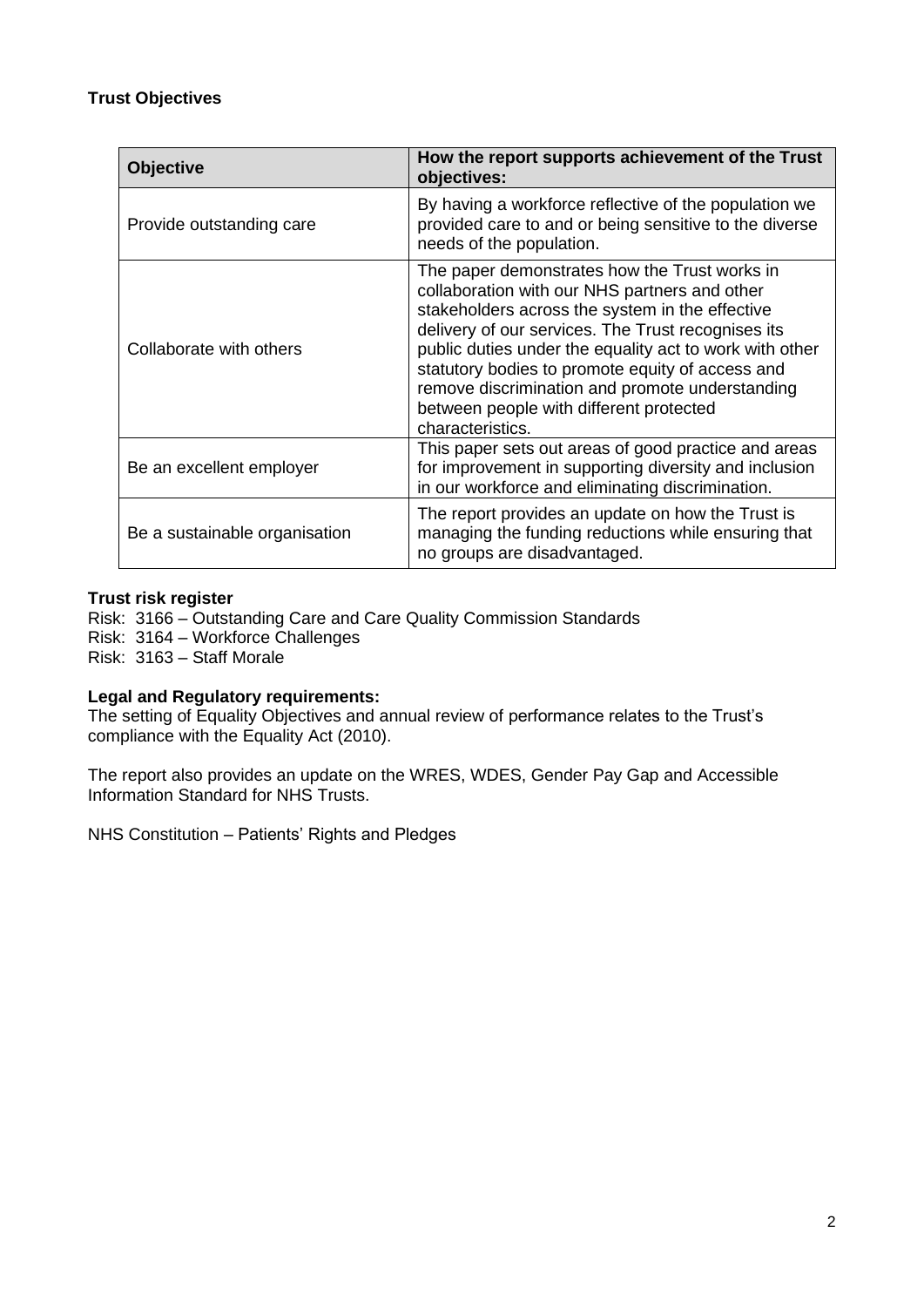# **Diversity and Inclusion implications:**

| <b>Objective</b>                                                                                           |                   |                        | How the report supports achievement of<br>objectives:       |                                                                                                                                                                                                         |                  |      |                 |     |                       |
|------------------------------------------------------------------------------------------------------------|-------------------|------------------------|-------------------------------------------------------------|---------------------------------------------------------------------------------------------------------------------------------------------------------------------------------------------------------|------------------|------|-----------------|-----|-----------------------|
| To support the development of a Trust<br>wide Anti-Racism Strategy and<br>Organisational Development Plan. |                   |                        |                                                             | The Trust continues to raise individual awareness<br>of racism and what it means to be anti-racist.<br>The report provides an update to the Board on the                                                |                  |      |                 |     |                       |
| To finalise the roll out of reverse mentoring<br>as part of all in house development<br>programmes.        |                   |                        |                                                             | delivery against the four Equality, Diversity and<br>Inclusion objectives of the Trust and includes an<br>improvement plan for the following 12 months. It<br>provides a summary and self-assessment in |                  |      |                 |     |                       |
| We will measure the impact of our virtual<br>clinical platforms, ensuring that they are                    |                   |                        | relation to the delivery of these four local<br>objectives. |                                                                                                                                                                                                         |                  |      |                 |     |                       |
| fully accessible to the diverse communities                                                                |                   |                        |                                                             |                                                                                                                                                                                                         |                  |      |                 |     |                       |
| we serve.<br>We will ensure that the recruitment of our                                                    |                   |                        |                                                             | Volunteer opportunities are publicised on our<br>website and our social media platforms and teams                                                                                                       |                  |      |                 |     |                       |
| volunteers are from the diverse                                                                            |                   |                        | also encourage potential volunteers to apply - often        |                                                                                                                                                                                                         |                  |      |                 |     |                       |
| communities they serve.                                                                                    |                   |                        |                                                             | these volunteers are people who use or have used<br>our services.                                                                                                                                       |                  |      |                 |     |                       |
| Are any of the following protected characteristics impacted by items covered in the paper: ALL             |                   |                        |                                                             |                                                                                                                                                                                                         |                  |      |                 |     |                       |
| Age                                                                                                        | <b>Disability</b> | Gender<br>Reassignment | Marriage<br>and Civil                                       |                                                                                                                                                                                                         | Pregnancy<br>and | Race | Religion<br>and | Sex | Sexual<br>Orientation |
|                                                                                                            |                   |                        | Partnership                                                 |                                                                                                                                                                                                         | Maternity        |      | <b>Belief</b>   |     |                       |
| ⊠                                                                                                          | ⊠                 | ⊠                      | ⊠                                                           |                                                                                                                                                                                                         | ⊠                | ⊠    | ⊠               | ⊠   | ⊠                     |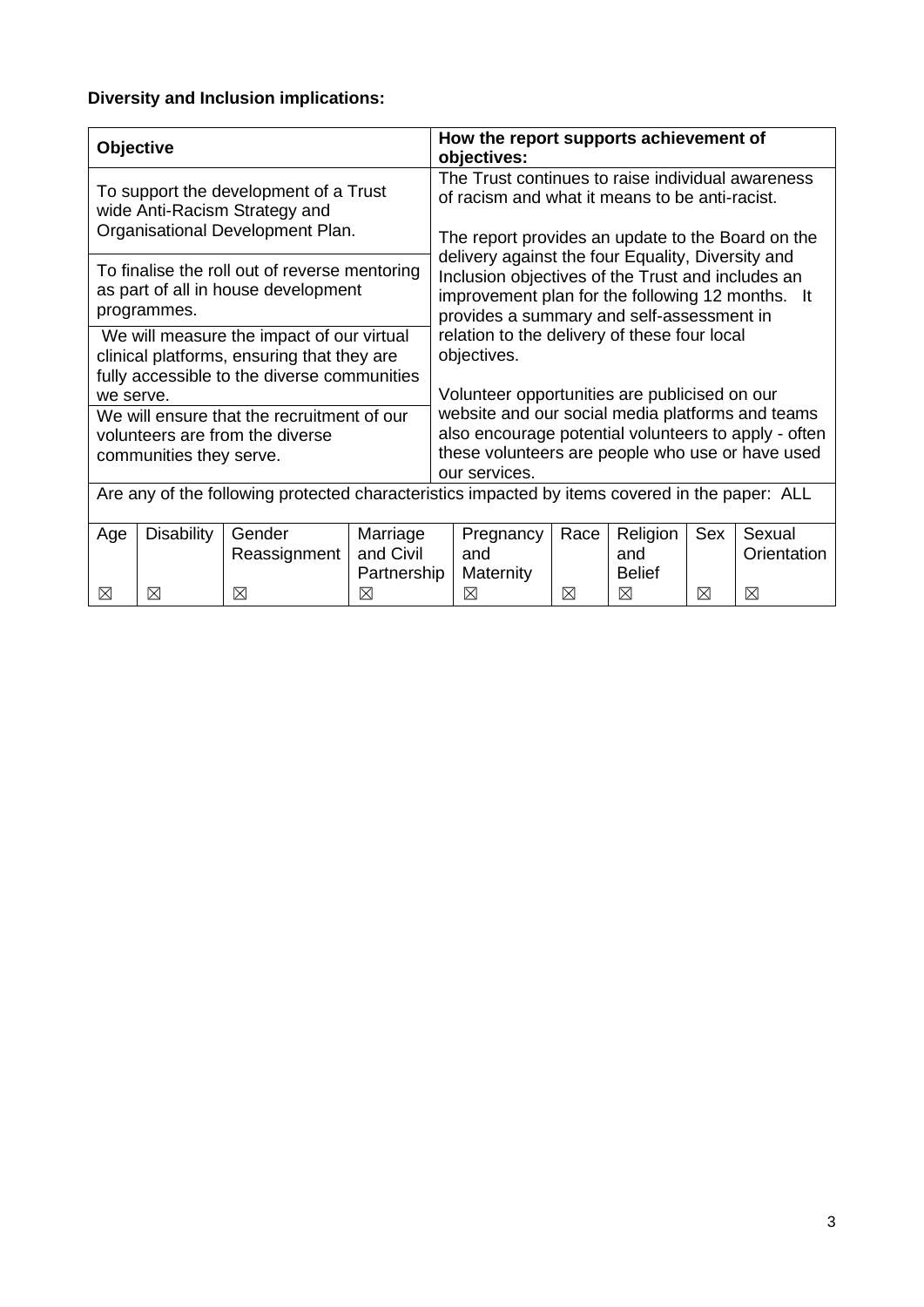# **1.0 EXECUTIVE SUMMARY**

- 1.1 The Equality Act 2010 places a statutory duty on public sector organisations to fulfil its Public Sector Equality Duty.
- 1.2 The Public Sector Equality Duty has three aims. It requires public bodies to have due regard to the need to:
	- Eliminate unlawful discrimination, harassment, victimisation and any other conduct prohibited by the Act;
	- Advance equality of opportunity between people who share a protected characteristic and people who do not share it; and
	- Foster good relations between people who share a protected characteristic and people who do not share it.
- 1.3 To meet these duties, the Trust has adopted the process outlined in the Equality Delivery System (EDS) and subsequently the second iteration (EDS2), an equality framework developed by the NHS Equality & Diversity Council to ensure a robust approach to how NHS organisations meet their duties under the Equality Act.
- 1.4 Equality of service delivery to all communities we serve is promoted throughout the Trust via our induction processes for new staff, our objective setting and review process, leadership development programmes, clinical and leadership fora and by embedding coproduction in all service developments.
- 1.5 The Trust to undertakes an annual staff and stakeholder review of our performance against an Equality and Diversity Outcome Framework and use this to formulate a set of Equality Objectives and annual Equality Improvement Plan.

# **2.0 Anti-Racism Pledge**

- 2.1 The Trust continues to raise individual and collective awareness of racism and what it means to be anti-racist. A Board Development session was held in October 2021 to explore what we need to do to become a truly anti-racist Trust building on measures which are already in place including:
	- Workforce Race Equality Standard (WRES) indicators
	- Staff survey outcomes
	- Our staff networks
	- BAME representation on interview panels
	- Freedom to speak up processes
	- Reviewing our policies and recruitment processes to ensure they reflect the needs of our staff.
	- Recruiting into an Equality, Diversity and Inclusion Lead for Patient Experience
	- Continuing to build community networks that are representative of our diverse demography
	- Embedding co-production within our recruitment processes
	- Scope and develop opportunities for involving service users/carers in our Trust wide learning and training events.
- 2.2 The Trust Board worked together with our Cultural Diversity Network Chair and Secretary to develop the following proposed Trust Board Anti-racism pledge: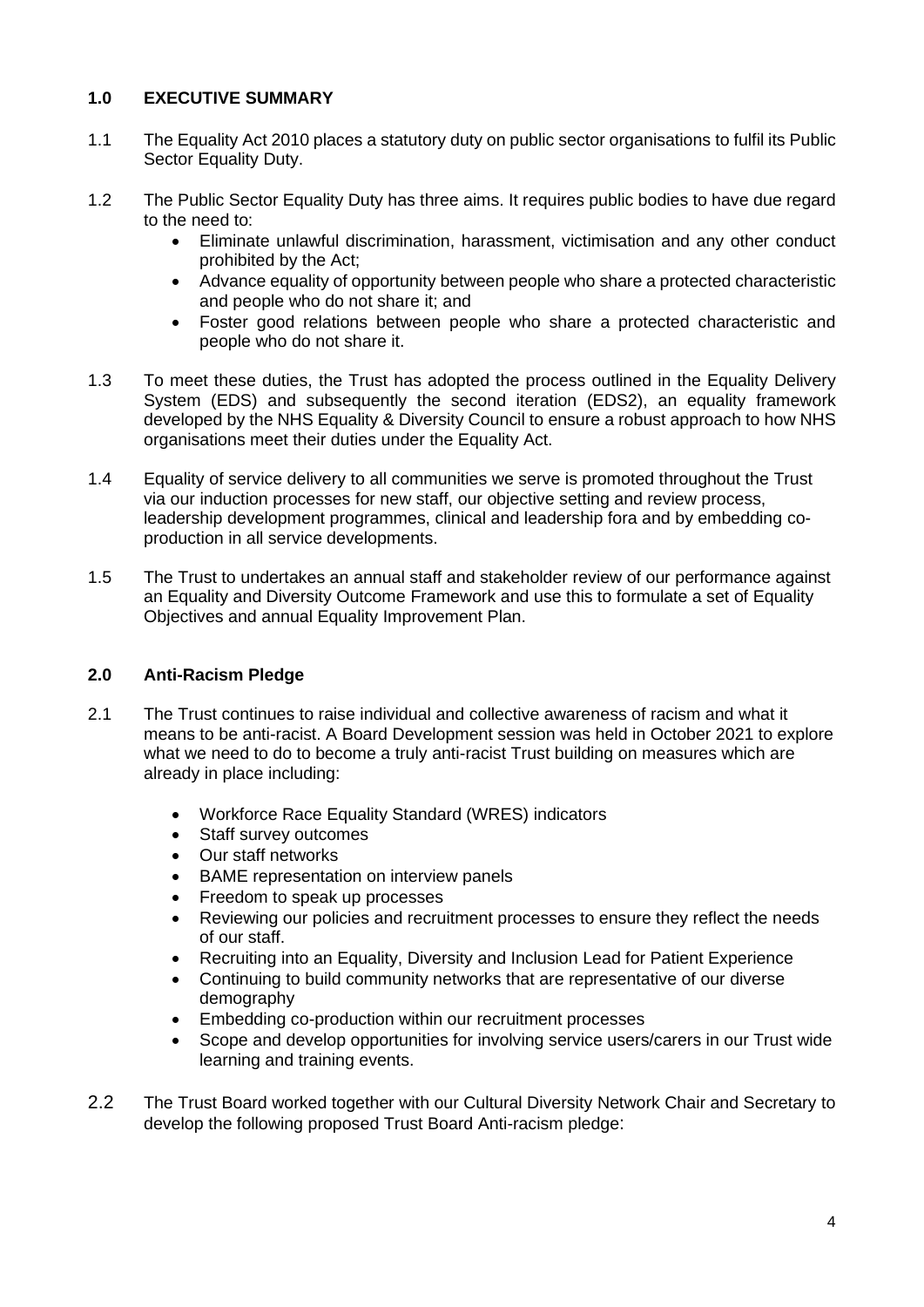'**We will have a persistent focus on diversity and inclusion which ensures that all people who use our services and our staff feel safe, supported and valued. We will be an organisation that champions anti-racism in all that we do'**.

2.3 The Board is being asked to approve the proposed Anti-Racism Pledge.

# **3.0 Annual Review of Performance**

- 3.1 As part of the 2021/22 assessment of the Trust's progress against the Equality and Diversity outcomes, the Trust has undertaken the following:
	- A review of Healthwatch feedback for any comments/issues relating to equality and diversity or which could be aligned to the equality outcomes.
	- A review of patient survey and complaints feedback for any comments relating to equality and diversity or which could be aligned to the equality outcomes.
	- A review of the annual staff survey feedback for feedback relating to equality and diversity or which could be aligned to the equality outcomes.
	- A review of the staff related objectives was undertaken virtually (due to Covid-19) by the Workforce Diversity and Inclusion Group in March 2022.
	- Run communications campaigns based on for example Religious celebrations e.g. Ramadan, promoting International Women's Day and October Black History Month.
	- The staff objectives grading outlined above was informed by an evidence pack documenting examples of good practice in diversity and inclusion across the Trust; this is attached at **Appendix A** for reference.
	- In addition, the Trust's Joint Consultation and Negotiating Partnership (JCNP) committee were given oversight of all EDS documentation and evidence for evaluation and feedback in May 2022. These were presented to the People Participation Committee on 11<sup>th</sup> May 2022 and agreed ahead of being presented to the Board on 18<sup>th</sup> May 2022.
	- A review of raising matters of concern/whistleblowing cases reported between April 2021 and March 2022.

# **4 WORKFORCE**

- 4.1 As part of the Trust governance arrangements to ensure we meet our two local staff related EDS objectives, as well as our wider Workforce Diversity and Inclusion aspirations, the Deputy Director of Workforce chairs the Workforce Diversity and Inclusion group which reports to the People Participation Committee.
- 4.2 The group has membership from across services, staff groups and localities and includes members from a wide range of protected characteristics groups, including our Trust Cultural Ambassadors who are senior BAME staff who have undertaken training facilitated by the Royal College of Nursing and who act as critical friends during formal human resources procedures such as disciplinary and grievances where the subject to the disciplinary or the person raising the grievance is from an BAME heritage. The aim being to help ensure the process and decision making is free from cultural bias.
- 4.3. We have expanded our staff diversity networks with three staff led networks the following self-managed staff diversity networks:
	- Cultural Diversity this network was relaunched in July 2020 and is chaired by Austin Chinakidzwa.
	- Long Term Conditions and Disability Network this network was launched in April 2021 and is chaired by Heather Bennett.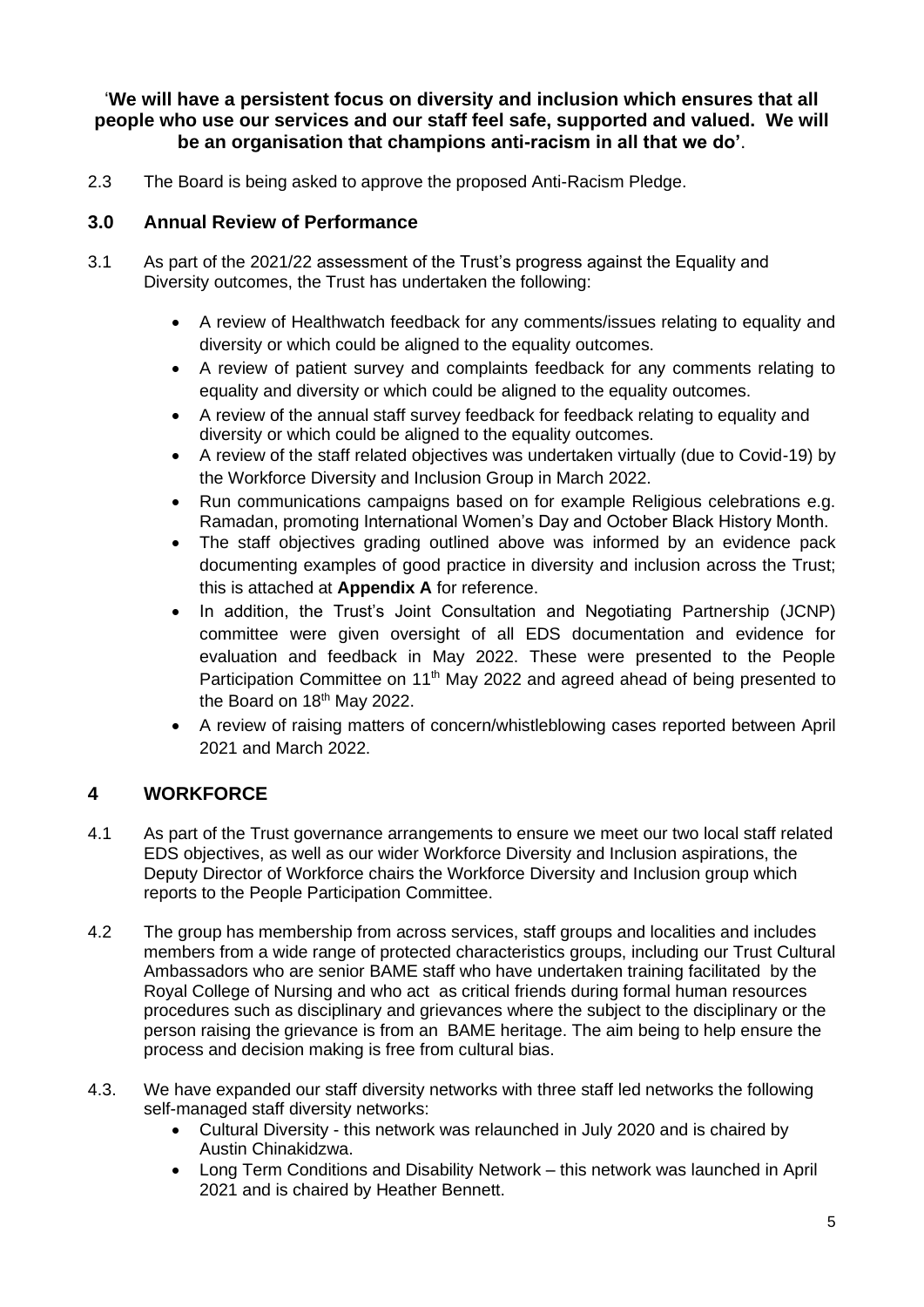• LGBTQ+ community – this was launched in July 2021 and is chaired by Solaitaire Adams.

The three networks continue to meet on a regular basis. In addition, we have regular menopause cafes.

- 4.4 The Trust supported BAME and clinically vulnerable staff during the pandemic with specific tailored information on vaccines, disproportioned effects of covid and risk assessment/ adjustments.
- 4.5 The Trust continues to advertise all jobs on a flexible working basis to attract a wider range of applicants and finalised the roll out of BAME representation on interview panel where a BAME applicant is shortlisted and is generally widening the diversity of those involved in recruitment including exploring options to have service users involved in selection. This is working well in some services, however, we do have some room for improvement in other areas. This will be area of improvement focus during 22/23.
- 4.6 To support staff health and wellbeing, in particular mental well-being, we trained 44 staff in Mental Health First Aid Lite in early 2020 ahead of them undertaking the role of Health and Wellbeing champions. They have subsequently received refresher training and established an active champion's support network.
- 4.7 The Trust reported its first Workforce Disability Equality Scheme (WDES) data in 2019 and has reported annually since with actions plans to address areas for improvement. At the time of reporting, we continue to deliver our 2021/22 action plan and our 2022/23 plan will be produced following publication of our 2021 WDES data report, expected to be July/ August (Nationally set dates). Our workforce Diversity and Inclusion action plan, including the WDES plan, is attached at **Appendix C.**
- 4.8 In December 2019, the Trust introduced its Adjustments passports to support all staff who require adjustments at work including but not limited to disabled staff. The passport recorded adjustments agreed and will follow the member of staff if they move or have a change of manager and is regularly reviewed to ensure it is still relevant. This was subsequently updated and published to become an employment passport where other support/ adjustments can be recorded, including supporting staff who have caring responsibilities. We also published our managers' guide on supporting disabled staff.
- 4.9 The Trust reported its first Workforce Race Equality Scheme (WRES) data in 2018 and has reported annually since with actions plans to address areas for improvement. At the time of reporting, we continue to deliver our 2021/22 action plan and our 2022/23 plan will be produced following publication of our 2021 WRES data report, expected to be July/ August (Nationally set dates). Our workforce Diversity and Inclusion action plan, including the WRES plan, is attached at **Appendix D.**
- 4.10 The 2022 proposed workforce EDS2 rating for the 2 staff related areas are attached at **Appendix A**. The proposal is to maintain the excelling rating across all 9 indicators which we agreed in 2021

# **5.0 2021 Staff Survey Results**

5.1 During 2021/22, the Trust took action to address the feedback given by staff in the 2020 annual staff opinion survey and undertook the 2021 staff survey. The action plan to act on 2020 feedback was competed and a 2022/23 plan is in place, which includes actions taken from the WRES and WDES questions. The Staff Survey action plan for 22/23 is attached at **Appendix E.**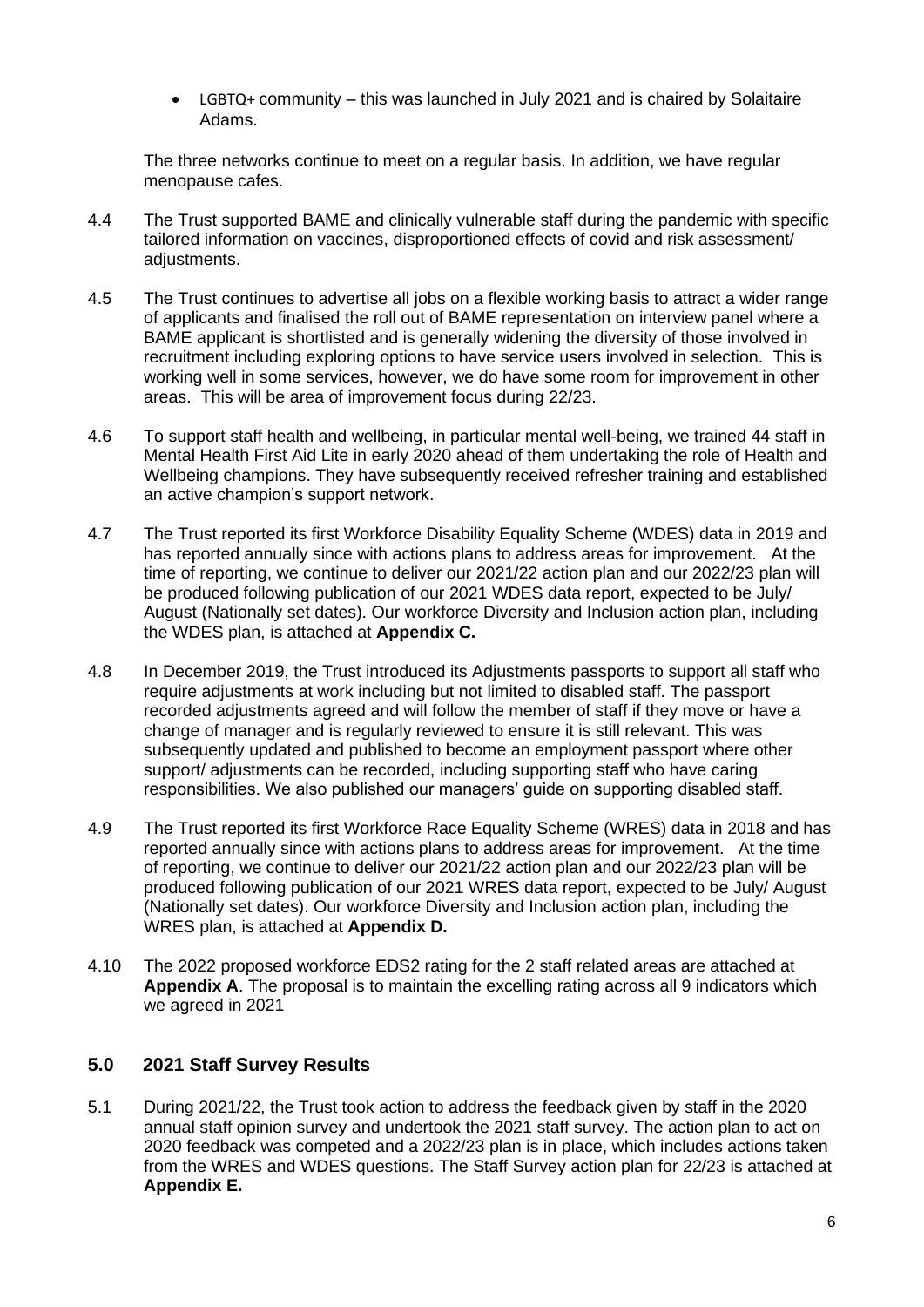### **6.0 WRES and WDES Staff Survey Feedback Objectives**

- 6.1 The 2021 Staff opinion survey (SOS) questions which link to the WDES and WRES have been reviewed and the action below been agreed as part of the SOS action for 2022/23
	- To learn from the pandemic about flexibility and kindness when working with colleagues with health conditions which impact on their daily lives and make this the norm.
	- Embed true allyship into our culture and take steps to ensure our disabled workforce do not face discrimination in any form from managers, colleague, or members of the public, including abuse, violence, bully harassment.
	- To listen to the experiences of our culturally diverse staff and to take steps to inform, educate and upskill all managers and staff in actively challenging prejudice, being a true ally and in taking steps to ensure our culturally diverse workforce do not face discrimination in any form from manages or colleague and any abuse from members of the public is promptly dealt with.

### **7.0 Proposed Workforce EDS2 Objectives – 2022/23**

- 7.1 The 2021/22 EDS Workforce Objectives were reviewed as part of our self-rating in March 2022, and the outcomes of that review are attached at **Appendix A.**
- 7.2 Based on the feedback at the rating panel and approval at our People Participation Committee, the following workforce EDS Objectives are proposed for 2022/23:
	- To fully implement the actions identified following our review of the No More Tick Boxes review of potential bias in Recruitment practices
	- The Trust Board will role model behaviours that support the Trusts ambition to be an anti-racist organisation including actively implementing the trust and their personal anti racism pledges, to instil a sense of belonging for all our staff.

### **8.0 Gender Pay Gap**

- 8.1 The 2021 Gender Pay Gap report was published in October 2021, based on our gender pay information in 2020.
- 8.2 Our 2022 report is in final stages of being produced.
- 8.3 Our Current Actions are:
	- To attract more male workers in the trust in posts <band 7.
	- To take actions to attract more female workers in the trust in posts >band 7.

These will be reviewed in light of the 2022 data and updated as required.

### **9.0 PATIENTS AND USERS**

9.1 The Trust is deeply committed to improving the access, experiences, health outcomes and quality of care for all our patients and service users in the diverse communities we serve. The annual EDS objectives and evidence review process governed through our Trustwide Working Together Group (TWTG), chaired by the Chief Nurse.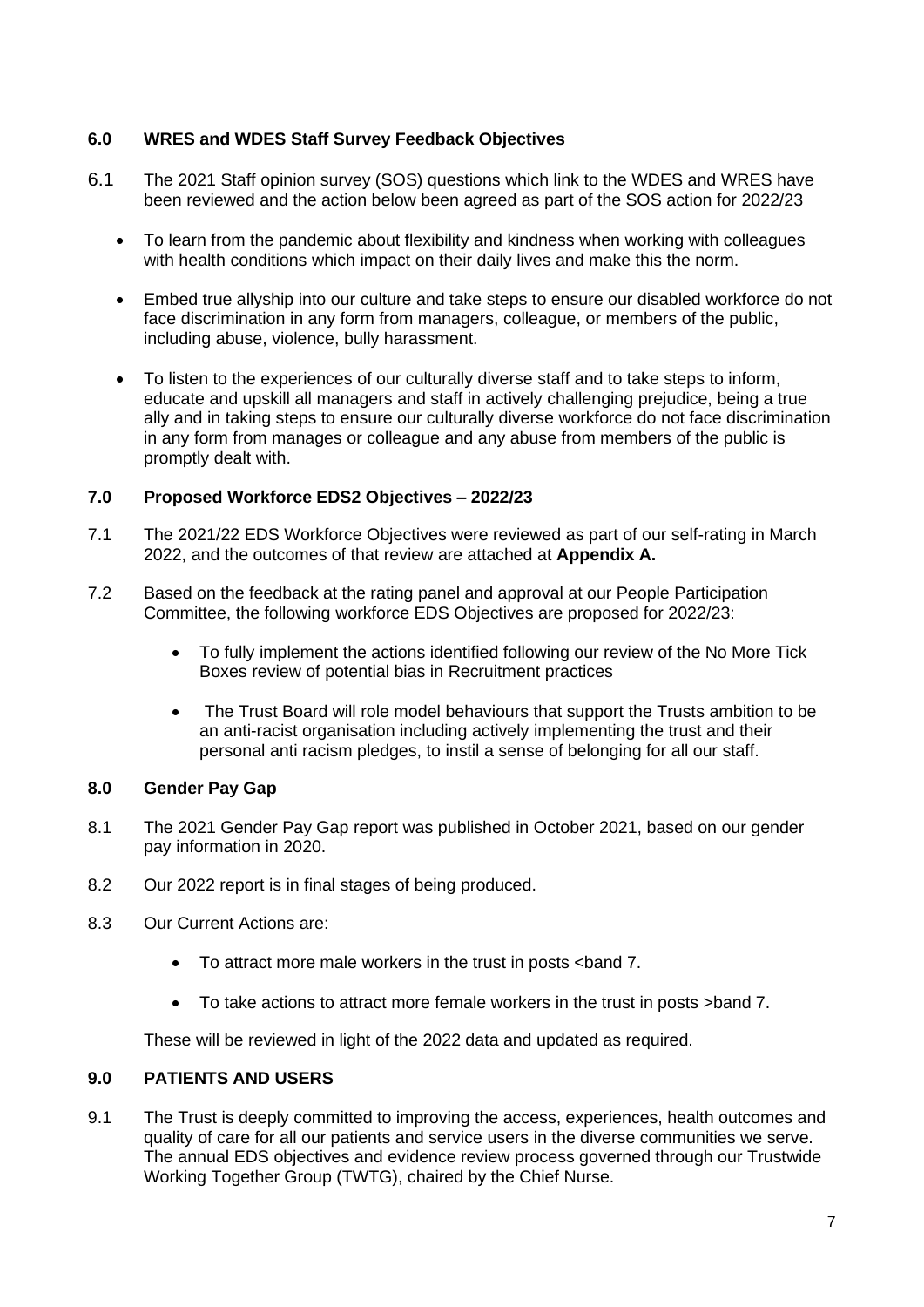- 9.2 The objectives for 2021/22 were as follows:
	- *We will measure the impact of our virtual clinical platforms, ensuring that they are fully accessible to the diverse communities we serve.*
	- *We will ensure that the recruitment of our volunteers are from the diverse communities they serve.*
- 9.3 Examples of how we continued to develop our engagement activities across our diverse communities, to meet the two service user objectives above, are detailed in **Appendix B.**
- 9.4 Based on the feedback, as outlined in **Appendix B,** the grading for 2021/22 has remained the same, this is an overall excellent achievement in light of the current ongoing pandemic and there is clear assurance that our services are working to meet the equality and diversity objectives as outlined in the EDS2.
- 9.5 The following patients and service users objectives recommended by our Patient Participation Committee for 2022/23 are:
	- *To commence collection of demographic data for people who give feedback.*
	- *To work with the data team and clinical services to target the collection of demographic data.*
- 9.6 The Trust has agreed to invest in a new role. This will be our equality, diversity and inclusion (EDI) lead role for patients and service users to lead, develop and implement the patient focused EDI agenda for the Trust.

### **10.0 Accessible Information Standards**

- 10.1 The Accessible Information Standard was published by NHS England in July 2015 and was implemented in August 2016. The Trust continues to build on the progress made on implementing accessible information standards. The Trust is committed to ensuring that all patients/service users, carers and staff members receive information in formats that they can understand and receive appropriate support to help them to communicate. The Communications Team provides advice and guidance to support staff to deliver accessible communications.
- 10.2 The Trust's Accessible Information Standards Policy was reviewed in August 2021 with updates incorporated on Recite software availability and functions; requirements relating to GDPR, and video consultation availability. The updated policy was communicated widely to staff via our communication channels and, together with a dedicated AIS page, is available on our staff intranet.
- 10.3 The Trust has installed Recite Me software on all service websites. The software provides a web accessibility assistive toolbar solution that allows website visitors to customise a site in a way that works best for them its public websites.
- 10.4 During 2020/21, the Trust implemented digital platforms to provide access to our diverse communities where face to face would not possible. The most commonly used virtual platforms were Attend Anywhere, Microsoft Teams and AccuRX.
- 10.5 In May 2021, the Trust Board requested a review of Accessible Information Standards (AISs) compliance across all our services. All services provided evidence against the five AIS areas and the People Participation Committee was assured that processes were in